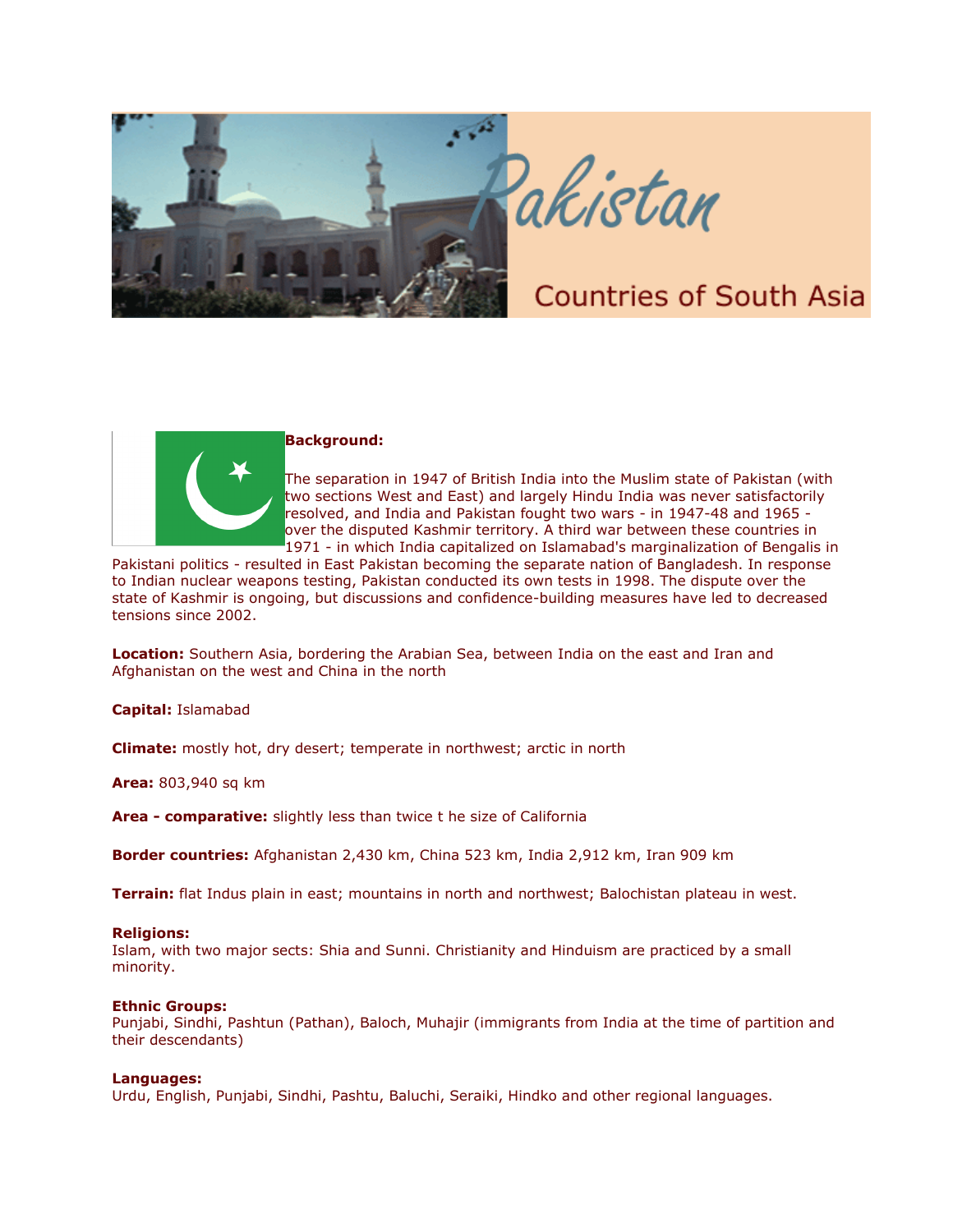# **Foods:**

Rice and hand-baked flatbreads are staples. Meat is a regular part of the diet, procured in the Islamic (Zabeeha) way.

# **Government:**

Administrative Divisions: 4 provinces, 1 territory\*, and 1 capital territory\*\*; Balochistan, Federally Administered Tribal Areas\*, Islamabad Capital Territory\*\*, North-West Frontier Province, Punjab, Sindh.



# **Background, independence:**

The separation in 1947 of British India into the Muslim state of Pakistan (with two sections West and East) and largely Hindu India was never satisfactorily resolved. A third war between these countries in 1971 resulted in East Pakistan seceding and becoming the separate nation of Bangladesh. A dispute over the state of Kashmir is ongoing. In response to indian nuclear weapons testing, Pakistan conducted its own tests in 1998.

**Note:** the Pakistani-administered portion of the disputed Jammu and Kashmir region includes Azad Kashmir and the Northern Areas.

# **Links of Interest**

# **<http://www.storyofpakistan.com/>**

An extensive reference on the political history of Pakistan with a timeline extending to as far back as